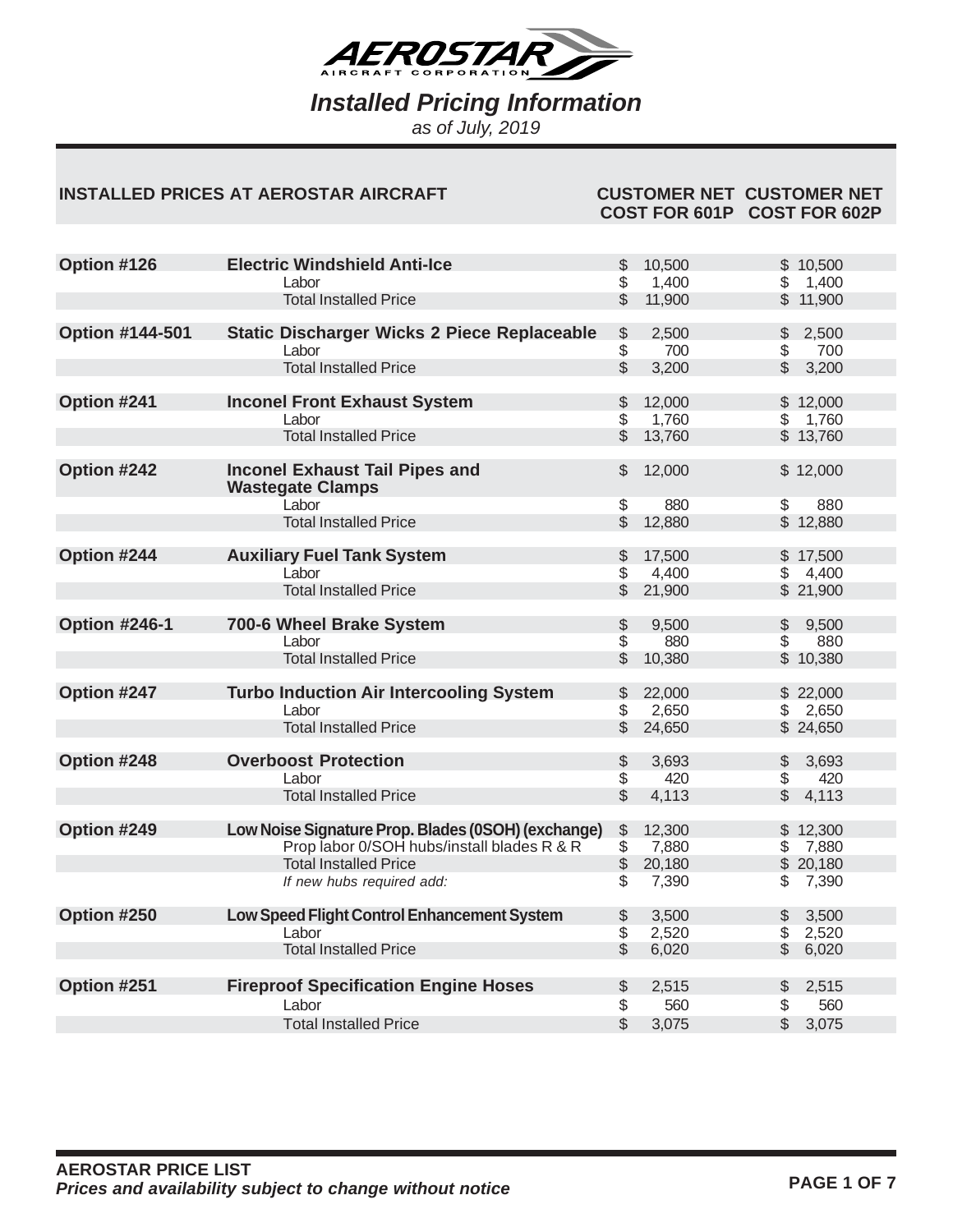

*as of July, 2019*

| Continued           | <b>INSTALLED PRICES AT AEROSTAR AIRCRAFT</b>                                                                                  |               | <b>CUSTOMER NET</b><br><b>COST FOR 601P</b> |          |               | <b>CUSTOMER NET</b><br><b>COST FOR 602P</b> |  |
|---------------------|-------------------------------------------------------------------------------------------------------------------------------|---------------|---------------------------------------------|----------|---------------|---------------------------------------------|--|
|                     |                                                                                                                               |               |                                             |          |               |                                             |  |
| Option #252         | <b>Crankcase Breather Oil Recovery System</b>                                                                                 | \$            | 2,500                                       |          | \$            | 2,500                                       |  |
|                     | Labor                                                                                                                         | \$            | 560                                         |          | \$            | 560                                         |  |
|                     | <b>Total Installed Price</b>                                                                                                  | $\mathcal{L}$ | 3,060                                       |          | $\mathbb{S}$  | 3,060                                       |  |
|                     |                                                                                                                               |               |                                             |          |               |                                             |  |
| Option #253         | <b>Auxiliary Electric Seal Pump</b>                                                                                           | \$            | 3,500                                       |          | \$            | 3,500                                       |  |
|                     | Labor                                                                                                                         | \$            | 900                                         |          | \$            | 900                                         |  |
|                     | <b>Total Installed Price</b>                                                                                                  | \$            | 4,400                                       |          | \$            | 4,400                                       |  |
|                     |                                                                                                                               |               |                                             |          |               |                                             |  |
| Option #254         | <b>Engine Driven AC Compressor Kit (R134A)</b>                                                                                | \$            | 7,494                                       |          | $\mathcal{L}$ | 7,494                                       |  |
|                     | Labor                                                                                                                         | \$            | 2,800                                       |          | \$            | 2,800                                       |  |
|                     | <b>Total Installed Price</b>                                                                                                  | $\mathbb{S}$  | 10,294                                      |          |               | \$10,294                                    |  |
| <b>Modification</b> |                                                                                                                               |               |                                             |          |               |                                             |  |
|                     | Engine Ice Protection & Inboard Wing Deice Kit                                                                                | $\mathbb{S}$  | 16,520                                      |          |               | \$16,520                                    |  |
|                     | Labor<br><b>Total Installed Price</b>                                                                                         | \$            | 1,680                                       |          | \$            | 1,680                                       |  |
|                     |                                                                                                                               | \$<br>S.      | 18,200<br>1,680                             |          | \$            | \$18,200                                    |  |
|                     | If not done in conjunction with an engine change upgrade, add:                                                                |               |                                             |          |               | 1,680                                       |  |
|                     | Option #262 & 264 5.5 PSID Cabin Pressurization Upgrade and                                                                   |               |                                             |          |               |                                             |  |
|                     | *Increase in Maximum Operating Altitude                                                                                       | \$            | 29,500                                      |          |               | \$29,500                                    |  |
|                     | Labor                                                                                                                         | \$            | 3,500                                       |          | \$            | 3,500                                       |  |
|                     | <b>Total Installed Price</b>                                                                                                  | \$            | 33,000                                      |          |               | \$33,000                                    |  |
|                     | *Only available for all Superstar 680's, 700's, Super 700 Aerostars and 700P's equipped with cabin pressurization option #262 |               |                                             |          |               |                                             |  |
| Option #268         | <b>KFC 225 Autopilot</b>                                                                                                      |               |                                             |          |               |                                             |  |
|                     | <b>Total Installed Price</b>                                                                                                  | \$            | 55,000                                      |          |               | \$55,000                                    |  |
|                     |                                                                                                                               |               |                                             |          |               |                                             |  |
|                     |                                                                                                                               |               |                                             |          |               |                                             |  |
| Option #270         | <b>Battery Relocation Kit* w/o Battery</b>                                                                                    | \$            | 2,535                                       |          | \$            | 2,535                                       |  |
|                     | Labor                                                                                                                         | \$            | 1,750                                       |          | \$            | 1,750                                       |  |
|                     | <b>Total Installed Price</b>                                                                                                  | $\mathcal{L}$ | 4,285                                       |          | $\mathcal{L}$ | 4,285                                       |  |
|                     | *Aerostar Models 600, 601, 601P, and 602P (Unless equipped with Option 231 or Machen Air Conditioning A or B).                |               |                                             |          |               |                                             |  |
|                     |                                                                                                                               |               |                                             |          |               |                                             |  |
| Option #275         | <b>Blended Winglets</b>                                                                                                       |               | 19,500                                      |          |               | \$19,500                                    |  |
|                     | Labor                                                                                                                         | \$            | 3,500                                       |          |               | \$3,500                                     |  |
|                     | <b>Total Installed Price</b>                                                                                                  | $\mathcal{L}$ | 23,000                                      |          |               | \$23,000                                    |  |
| Option #276         | <b>Aux Cabin Heat System</b>                                                                                                  | \$            | 7,500                                       |          | $\mathbb{S}$  | 7,500                                       |  |
|                     | Labor                                                                                                                         | \$            | 4,400                                       |          | $\mathcal{S}$ | 4,400                                       |  |
|                     | <b>Total Installed Price</b>                                                                                                  | $\mathbb{S}$  | 11,900                                      |          |               | \$11,900                                    |  |
|                     |                                                                                                                               |               |                                             |          |               |                                             |  |
|                     |                                                                                                                               |               |                                             |          |               |                                             |  |
| Option #277         | <b>600 Aerostar Wing Extensions</b>                                                                                           |               | \$                                          | 17,500   |               |                                             |  |
|                     | Labor                                                                                                                         |               | \$                                          | 6,800    |               |                                             |  |
|                     | <b>Total Installed Price</b>                                                                                                  |               |                                             | \$24,300 |               |                                             |  |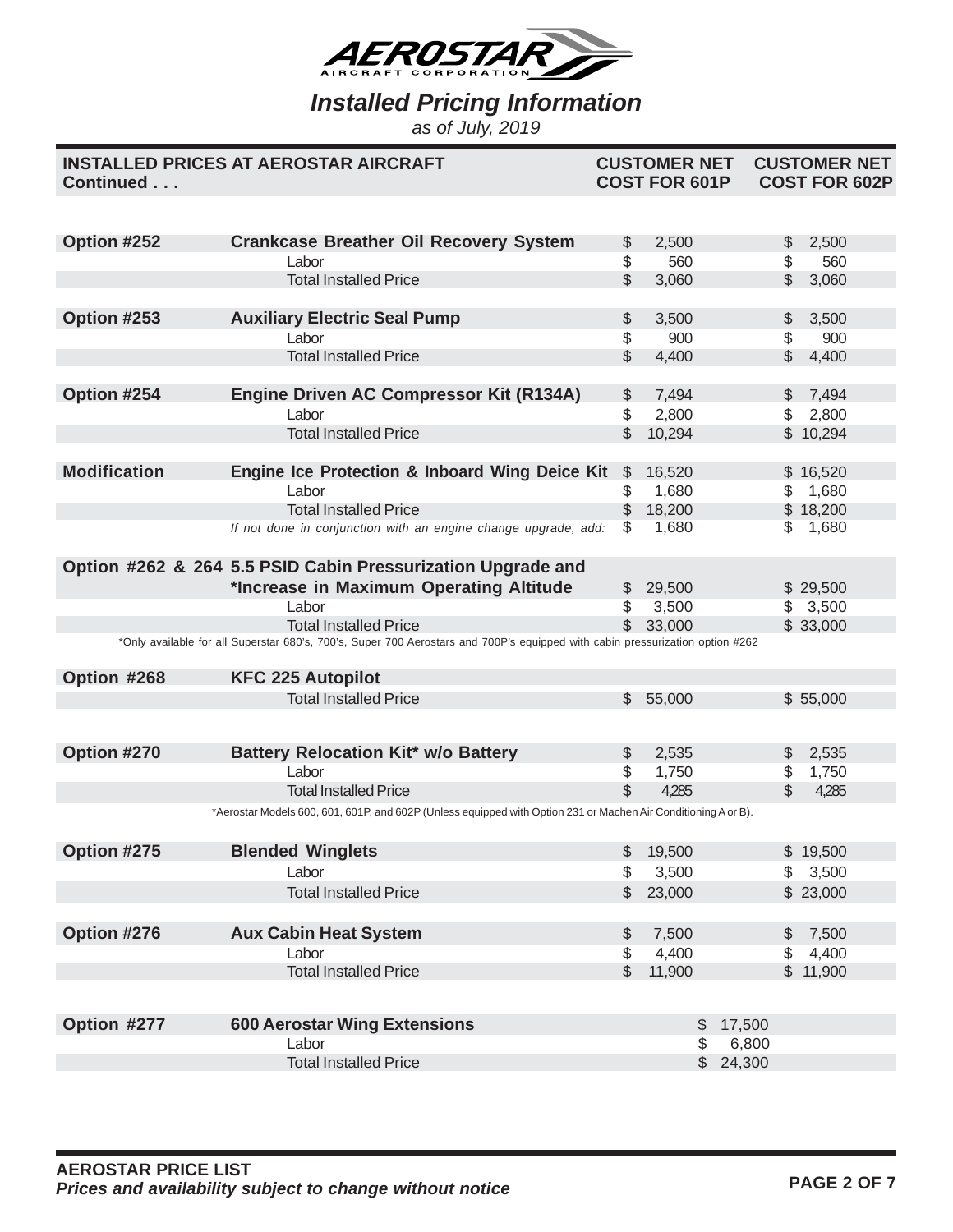

*Installed Pricing Information*

*as of October, 2016*

| <b>SERVICE BULLETIN KITS</b> |  |  |  |
|------------------------------|--|--|--|
|------------------------------|--|--|--|

| <b>Bulletin#</b>           | <b>Description</b>                                 |                                           | <b>CUSTOMER NET</b><br><b>COST FOR 601P</b> |                    | <b>CUSTOMER NET</b><br><b>COST FOR 602P</b> |
|----------------------------|----------------------------------------------------|-------------------------------------------|---------------------------------------------|--------------------|---------------------------------------------|
| 746C                       | <b>Heavy Duty Landing Gear Torque Links</b>        | \$                                        | 3,950                                       | $\frac{1}{2}$      | 3,950                                       |
|                            | Labor                                              | \$                                        | 280                                         | \$                 | 280                                         |
|                            | <b>Total Installed Price</b>                       | $\mathcal{L}$                             | 4,230                                       | $\mathbb{S}$       | 4,230                                       |
|                            |                                                    |                                           |                                             |                    |                                             |
| 920A                       | <b>Engine Fire Detection Kit</b>                   | \$                                        | 858                                         | $\$\$              | 858                                         |
|                            | Labor                                              | \$                                        | 1,120                                       | \$                 | 1,120                                       |
|                            | <b>Total Installed Price</b>                       | $\mathbb S$                               | 1,978                                       | $\mathbb{S}$       | 1,978                                       |
| 600-119                    | 8 ea. Inconel 4 Segment Turbo Clamps w/Gaskets     | $$\mathbb{S}$$                            | 3,500                                       | \$                 | 3,500                                       |
|                            | Labor                                              | \$                                        | 420                                         | \$                 | 420                                         |
|                            | <b>Total Installed Price</b>                       | $\mathbb{S}$                              | 3,920                                       | \$                 | 3,920                                       |
|                            |                                                    |                                           |                                             |                    |                                             |
| 600-120                    | 6 ea. High Temperature Engine Control Cables       | $\frac{1}{2}$                             | 4,800                                       | $\frac{1}{2}$      | 4,800                                       |
|                            | Labor at annual                                    | \$                                        | 1,680                                       | \$                 | 1,680                                       |
|                            | <b>Total Installed Price</b>                       | $\mathcal{L}$                             | 6,480                                       | $\mathbb{S}$       | 6,480                                       |
|                            |                                                    |                                           |                                             |                    |                                             |
| 600-126                    | <b>Fuel Vent/Expansion Line Kit</b>                | $\frac{1}{2}$                             | 2,500                                       | \$                 | 2,500                                       |
|                            | Labor                                              | $\sqrt{2}$                                | 1,760                                       | \$                 | 1,760                                       |
|                            | <b>Total Installed Price</b>                       | $\mathbb S$                               | 4,260                                       | $\mathbb{S}$       | 4,260                                       |
| 600-127                    | <b>Wastegate Actuator In-Line Oil Filter</b>       | \$                                        | 3,500                                       | \$                 | 3,500                                       |
|                            | Labor                                              | \$                                        | 420                                         | \$                 | 420                                         |
|                            | <b>Total Installed Price</b>                       | $\mathbb S$                               | 3,920                                       | $\mathfrak{S}$     | 3,920                                       |
|                            |                                                    |                                           |                                             |                    |                                             |
| 600-128                    | <b>Nose Gear Drag Brace Upgrade</b>                | \$                                        | 4,900                                       | $\$\$              | 4,900                                       |
|                            | Labor                                              | \$                                        | 420                                         | \$                 | 420                                         |
|                            | <b>Total Installed Price</b>                       | $\mathcal{L}$                             | 5,320                                       | $\mathbb{S}$       | 5,320                                       |
| 600-129A                   | Turbocharger Oil Supply Relief/Shut-Off            |                                           |                                             |                    |                                             |
|                            | Valve Replacement                                  | \$                                        | 452                                         | \$                 | 452                                         |
|                            | Labor                                              | \$                                        | 420                                         | \$                 | 420                                         |
|                            | <b>Total Installed Price</b>                       | \$                                        | 872                                         | \$                 | 872                                         |
| 600-130                    | <b>Horizontal Stabilizer Attach Fittings</b>       |                                           |                                             |                    |                                             |
|                            | Labor to Inspect                                   | \$                                        | 105                                         | \$                 | 105                                         |
|                            |                                                    |                                           |                                             |                    |                                             |
| 600-131A                   | 2 ea. Overhauled Turbocharger Scavenge Pumps       | $\, \, \raisebox{12pt}{$\scriptstyle \$}$ | 4,900                                       | $$\mathbb{S}$$     | 4,900                                       |
|                            | Labor                                              | $\, \, \raisebox{12pt}{$\scriptstyle \$}$ | 660                                         | \$                 | 660                                         |
|                            | <b>Total Installed Price</b>                       | $\mathcal{S}$                             | 5,560                                       | $\mathbb{S}$       | 5,560                                       |
| 600-132                    | <b>Wing Spar Inspection</b>                        | $\mathcal{L}$                             | 105                                         | $\$\$              | 105                                         |
|                            |                                                    |                                           |                                             |                    |                                             |
| 600-133R1                  | <b>Improved Aileron Bellcrank Attachment</b>       | \$                                        | 1,200                                       | \$                 | 1,200                                       |
|                            | Labor                                              | $\sqrt[6]{\frac{1}{2}}$                   | 1,000                                       | $$\mathbb{S}$$     | 1,000                                       |
|                            | <b>Total Installed Price</b>                       | $\mathcal{S}$                             | 2,200                                       | \$                 | 2,200                                       |
|                            |                                                    |                                           |                                             |                    |                                             |
| 600-134A                   | <b>Main Landing Gear Lower Side Brace</b><br>Labor | $\frac{1}{2}$                             | 4,150<br>420                                | \$                 | 4,150<br>420                                |
|                            | <b>Total Installed Price</b>                       | \$<br>$\mathbb S$                         | 4,570                                       | \$<br>$\mathbb{S}$ | 4,570                                       |
| <b>AEROSTAR PRICE LIST</b> |                                                    |                                           |                                             |                    |                                             |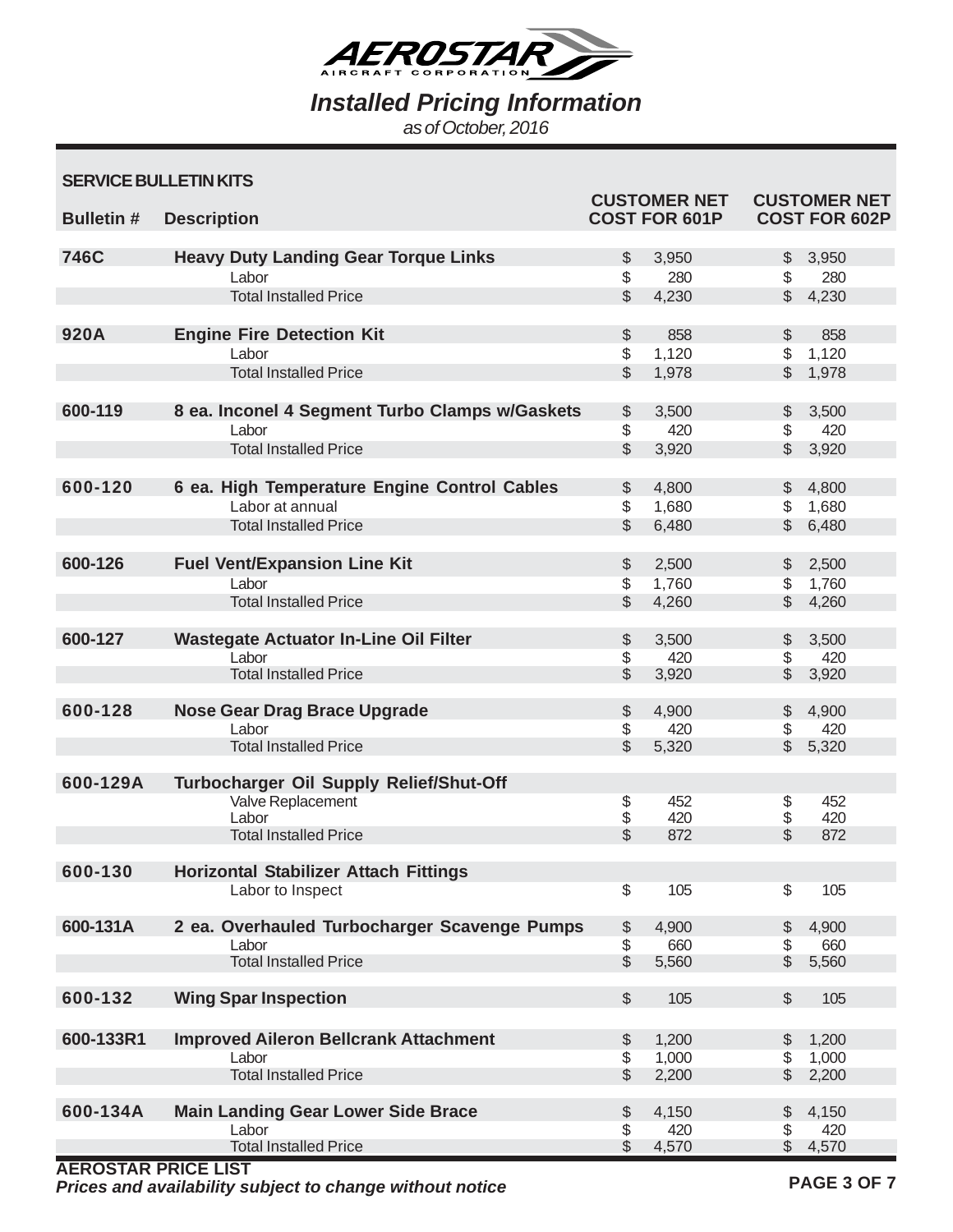

*as of July, 2019*

| <b>INSTALLED PRICES AT AEROSTAR AIRCRAFT</b><br>Continued                                      | <b>CUSTOMER NET</b><br><b>COST FOR 601P</b>                                                         | <b>CUSTOMER NET</b><br><b>COST FOR 602P</b> |
|------------------------------------------------------------------------------------------------|-----------------------------------------------------------------------------------------------------|---------------------------------------------|
| 601P/602P to Machen Superstar 650 *                                                            |                                                                                                     |                                             |
| Installation Kit (exchange)                                                                    | \$<br>54,900                                                                                        | \$<br>45,900                                |
| Labor to Install                                                                               | \$<br>24,300                                                                                        | \$<br>9,200                                 |
| New Cylinder Assemblies                                                                        | \$<br>36,000                                                                                        |                                             |
| <b>Total Installed Price</b>                                                                   | \$115,200                                                                                           | 55,100<br>$\frac{1}{2}$                     |
| 601P/602P to Machen Superstar 680 *                                                            |                                                                                                     |                                             |
| Installation Kit (exchange)                                                                    | 76,900<br>\$                                                                                        | 67,900<br>\$                                |
| Labor to Install                                                                               | \$<br>\$<br>26,950                                                                                  | \$<br>11,850                                |
| New Cylinder Assemblies                                                                        | 36,000                                                                                              |                                             |
| <b>Total Installed Price</b>                                                                   | \$139,850                                                                                           | 79,750<br>$\mathbb{S}$                      |
| 601P/602P to Machen Superstar 700 *                                                            |                                                                                                     |                                             |
| Installation Kit (exchange)                                                                    |                                                                                                     | 80,200<br>\$                                |
| Labor to Install                                                                               |                                                                                                     | \$<br>11,850                                |
| Prop Labor 0/SOH hubs/install blades                                                           |                                                                                                     | \$<br>7,880                                 |
| New Cylinder Assemblies<br><b>Total Installed Price</b>                                        | $\begin{array}{ccc} $ & 89,200 \\ $ & 26,950 \\ $ & 7,880 \\ $ & 36,000 \\ $ & 160,030 \end{array}$ | 99,930<br>\$                                |
| If new hubs required add:                                                                      | 7,390<br>\$                                                                                         | \$<br>7,390                                 |
|                                                                                                |                                                                                                     |                                             |
| Machen Superstar 700 to 702P *                                                                 |                                                                                                     |                                             |
| 6850 Gross Weight Option Installed                                                             | 28,500<br>\$                                                                                        | 28,500<br>\$                                |
| Opt. #262 & 264 5.5 Cabin Pressurization Upgrade and                                           |                                                                                                     |                                             |
| * Increase in Max. Operating Alt. to FL 280 Installed<br>Opt. #268 KFC 225 Autopilot Installed | 33,000<br>\$<br>\$<br>55,000                                                                        | 33,000<br>\$<br>\$55,000                    |
| <b>Total Installed Price</b>                                                                   | \$116,500                                                                                           | \$116,500                                   |
|                                                                                                |                                                                                                     |                                             |
| Factory Intercooled 601P/602P to Machen Superstar 680 *                                        |                                                                                                     |                                             |
| Installation Kit (exchange)                                                                    | 54,900<br>\$                                                                                        | 45,900<br>\$                                |
| Labor to Install                                                                               | \$<br>\$<br>24,300                                                                                  | \$<br>9,200                                 |
| New Cylinder Assemblies                                                                        | 36,000                                                                                              |                                             |
| <b>Total Installed Price</b>                                                                   | \$115,200                                                                                           | 55,100<br>\$                                |
| Factory Intercooled 601P/602P to Machen Superstar 700 *                                        |                                                                                                     |                                             |
| Installation Kit (exchange)                                                                    | 67,200<br>\$                                                                                        | 58,200<br>\$                                |
| Labor to Install                                                                               | \$<br>\$<br>24,300                                                                                  | \$<br>11,850                                |
| New Cylinder Assemblies                                                                        | 36,000                                                                                              |                                             |
| Prop Labor 0/SOH hubs/install blades<br><b>Total Installed Price</b>                           | \$<br>7,880<br>\$<br>135,380                                                                        | \$<br>7,880<br>\$<br>77,930                 |
| If new hubs required add:                                                                      | \$<br>7,390                                                                                         | 7,390<br>\$                                 |
|                                                                                                |                                                                                                     |                                             |
| Machen Superstar 650 to Superstar 680 *                                                        |                                                                                                     |                                             |
| Installation Kit w/Intercoolers (exchange)                                                     | \$<br>22,000                                                                                        | 22,000<br>\$                                |
| Labor to Install                                                                               | \$<br>2,650                                                                                         | 2,650<br>\$                                 |
| <b>Total Installed Price</b>                                                                   | \$<br>24,650                                                                                        | \$<br>24,650                                |
| Machen Superstar 650 to Super 700 *                                                            |                                                                                                     |                                             |
| Installation Kit w/Intercoolers and Propeller Blades (exchange)                                | 34,300<br>\$                                                                                        | 34,300<br>\$                                |
| Intercooler Labor                                                                              | \$<br>2,650                                                                                         | \$<br>2,650                                 |
| Prop. Labor 0/SOH hubs/install blades/R&R                                                      | \$<br>7,880                                                                                         | \$<br>7,880                                 |
| <b>Total Installed Price</b>                                                                   | \$<br>44,830                                                                                        | \$<br>44,830                                |
| If new hubs required add:                                                                      | \$<br>7,390                                                                                         | \$<br>7,390                                 |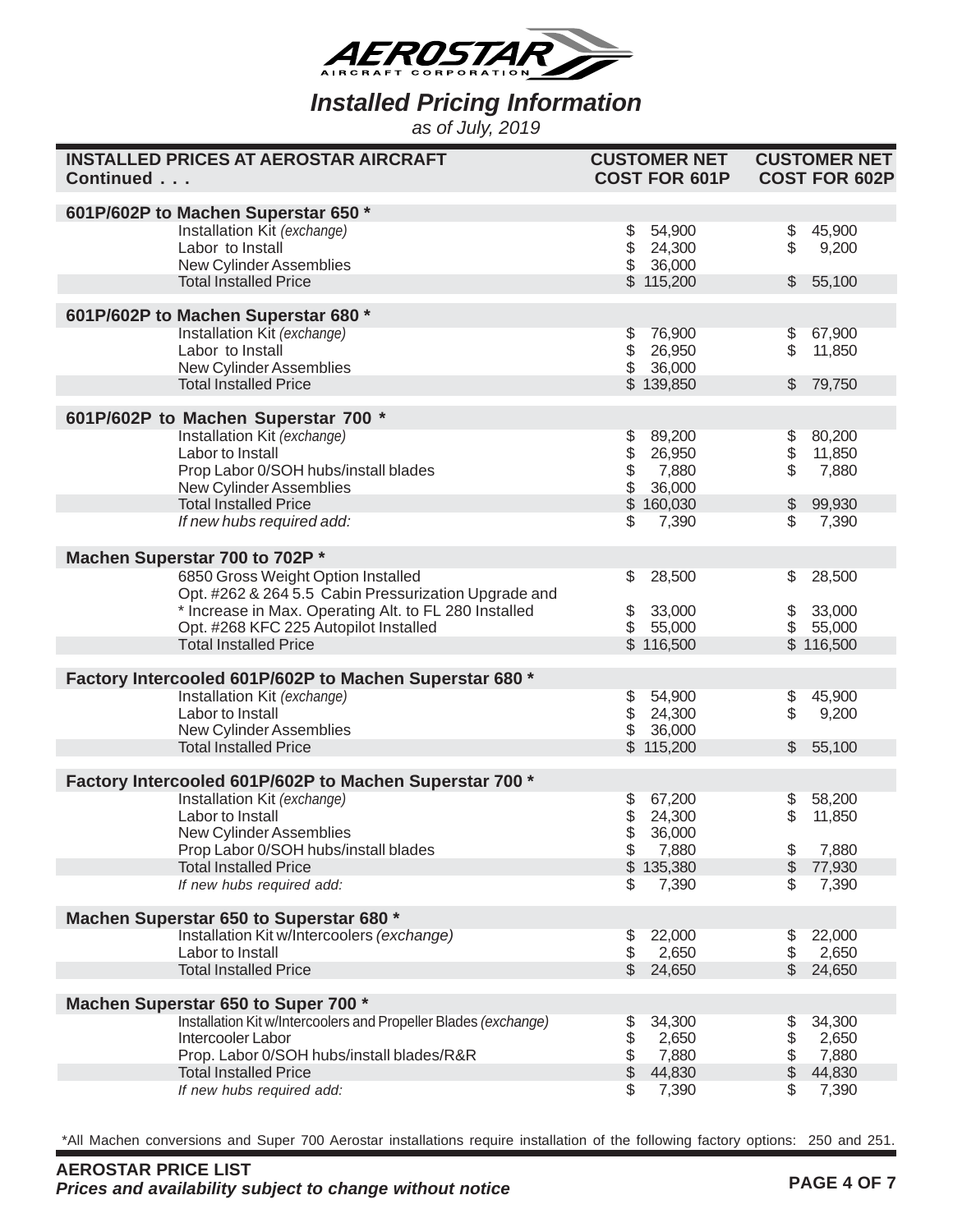

*as of July, 2019*

| <b>INSTALLED PRICES AT AEROSTAR AIRCRAFT</b><br>Continued                                                                                                                                                                                                                                                                                                                                                                                                                                                                                                               | <b>CUSTOMER NET</b><br><b>COST FOR 601P</b>                                                                                                       | <b>CUSTOMER NET</b><br><b>COST FOR 602P</b>                                                                                                      |
|-------------------------------------------------------------------------------------------------------------------------------------------------------------------------------------------------------------------------------------------------------------------------------------------------------------------------------------------------------------------------------------------------------------------------------------------------------------------------------------------------------------------------------------------------------------------------|---------------------------------------------------------------------------------------------------------------------------------------------------|--------------------------------------------------------------------------------------------------------------------------------------------------|
| Machen Superstar 680 to Superstar 700 *<br>Installation Kit w/Propeller Blades (exchange)<br>Prop. Labor 0/SOH hubs/install blades/R&R<br><b>Total Installed Price</b><br>If new hubs required add:                                                                                                                                                                                                                                                                                                                                                                     | \$<br>12,300<br>\$<br>7,880<br>$\ddot{\$}$<br>20,180<br>\$<br>7,390                                                                               | \$<br>12,300<br>$\frac{1}{2}$<br>7,880<br>\$20,180<br>7,390                                                                                      |
| 601P/602P to Super 700 Aerostar *<br>Factory New TIO-540-U2A Engines (exchange)<br>Engine HP Increase Kits (exchange)<br>Labor to upgrade airframe with Power<br>Increase Kit and engine installation labor<br>Opt. #247 Turbo Induction Air Intercooling System<br>Labor to Install Opt. #247<br>Opt. #248 Overboost Protection<br>Labor to Install Opt. #248<br>Opt. #249 0SMOH 700 Prop Blades (exchange)<br>Prop Labor 0/SOH Hubs and Install Opt. #249 Blades<br>New engine hoses, isolator mounts, cross shaft bearings, rod ends<br><b>Total Installed Price</b> | \$175,000<br>\$<br>49,220<br>\$<br>21,275<br>\$<br>22,000<br>2,650<br>\$\$<br>3,500<br>420<br>12,300<br>\$<br>7,880<br>\$<br>12,500<br>\$ 306,745 | \$175,000<br>\$<br>42,000<br>19,260<br>\$<br>\$<br>22,000<br>2,650<br>\$\$<br>3,500<br>420<br>12,300<br>\$<br>7,880<br>\$<br>12,500<br>\$297,510 |
| If new hubs required add:<br>If new Scavenge Pumps required add:<br>If new Pneumatic Pumps required add:<br>If OH Hydraulic Pump required add:<br>If OH Wastegate Actuators required add:<br>If OH Prop Governors required add:<br>If OH Wastegates required add:                                                                                                                                                                                                                                                                                                       | \$\$\$\$\$\$<br>7,390<br>5,560<br>3,210<br>1,740<br>1,160<br>1,580<br>\$<br>7,500                                                                 | \$<br>7,390<br>\$\$\$\$<br>5,560<br>3,210<br>1,740<br>1,160<br>\$<br>1,580<br>7,500                                                              |
| Super 700 Aerostar to 702P<br>6850 Gross Weight Option Installed<br>Opt. #262 & #264 5.5 Cabin Pressurization Upgrade and<br>* Increase in Max. Operating Alt. to FL 280 Installed<br>Opt. #268 KFC 225 Autopilot Installed<br><b>Total Installed Price</b>                                                                                                                                                                                                                                                                                                             | 28,500<br>\$<br>\$<br>33,000<br>$\mathfrak{S}$<br>55,000<br>\$116,500                                                                             | 28,500<br>\$<br>33,000<br>\$<br>$\frac{1}{2}$<br>55,000<br>\$116,500                                                                             |
| Factory Intercooled 601P/602P to Super 700 Aerostar *<br>with Factory New Engines<br>Factory New TIO-540-U2A Engines (exchange)<br>Engine HP Increase Kits (exchange)<br>Labor to upgrade airframe with Power<br>Increase Kit and engine installation labor<br>Opt. #248 Overboost Protection<br>Labor to Install Opt. #248<br>Opt. #249 0SMOH 700 Prop Blades(exchange)<br>Prop Labor, 0/SOH Hubs and install Opt. #249 Blades                                                                                                                                         | \$175,000<br>\$<br>49,220<br>\$<br>21,275<br>\$<br>3,500<br>\$<br>420<br>\$<br>12,300<br>\$<br>7,880                                              | \$175,000<br>42,000<br>S<br>19,260<br>\$<br>\$<br>3,500<br>\$<br>420<br>12,300<br>\$<br>7,880                                                    |
| New engine hoses, isolator mounts, cross shaft bearings, rod ends<br><b>Total Installed Price</b>                                                                                                                                                                                                                                                                                                                                                                                                                                                                       | \$<br>12,500<br>\$282,095                                                                                                                         | \$<br>12,500<br>\$272,860                                                                                                                        |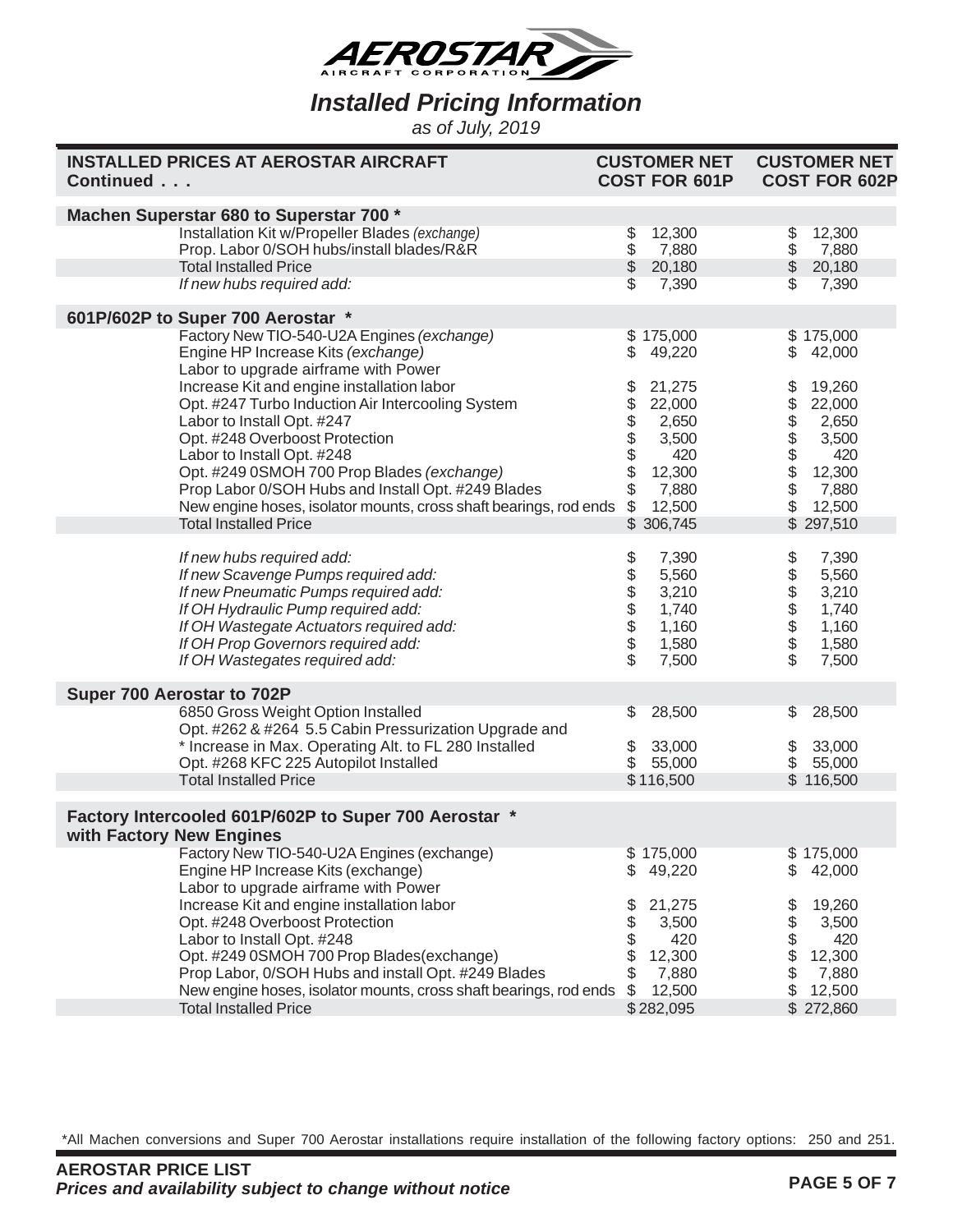

*as of July, 2019*

| <b>INSTALLED PRICES AT AEROSTAR AIRCRAFT</b><br>Continued                                                                                                                                                                                                                                                                                                                                                                                                                    | <b>CUSTOMER NET</b><br><b>COST FOR 601P</b>                                                                                                      | <b>CUSTOMER NET</b><br><b>COST FOR 602P</b>                                                                                                 |
|------------------------------------------------------------------------------------------------------------------------------------------------------------------------------------------------------------------------------------------------------------------------------------------------------------------------------------------------------------------------------------------------------------------------------------------------------------------------------|--------------------------------------------------------------------------------------------------------------------------------------------------|---------------------------------------------------------------------------------------------------------------------------------------------|
| If new hubs required add:<br>If new Scavenge Pumps required add:<br>If new Pneumatic Pumps required add:<br>If OH Hydraulic Pump required add:<br>If OH Wastegate Actuators required add:<br>If OH Prop Governors required add:<br>If OH Wastegates required add:                                                                                                                                                                                                            | \$\$\$\$\$\$\$\$<br>7,390<br>5,500<br>3,210<br>1,740<br>1,160<br>1,580<br>7,500                                                                  | \$<br>7,390<br>\$\$\$\$\$<br>5,500<br>3,210<br>1,740<br>1,160<br>1,580<br>$\overline{\mathcal{S}}$<br>7,500                                 |
| Machen Superstar 650 to Super 700 Aerostar *                                                                                                                                                                                                                                                                                                                                                                                                                                 |                                                                                                                                                  |                                                                                                                                             |
| with Factory New Engines<br>Factory New TIO-540-U2A Engines (exchange)<br>Labor to build up and install engines<br>Opt. #247 Turbo Induction Air Intercooling System<br>Labor to Install Opt. #247<br>Opt. #248 Overboost Protection<br>Labor to Install Opt. #248<br>Opt. #249 0SMOH 700 Prop Blades (exchange)<br>Prop Labor, 0/SOH Hubs and install Opt. #249 Blades<br>New engine hoses, isolator mounts, cross shaft bearings, rod ends<br><b>Total Installed Price</b> | \$175,000<br>\$<br>12,970<br>\$<br>22,000<br>\$\$\$\$<br>2,650<br>3,500<br>420<br>12,300<br>\$<br>7,880<br>$\mathfrak{S}$<br>12,500<br>\$249,220 | \$175,000<br>12,970<br>\$\$\$\$\$\$<br>22,000<br>2,650<br>3,500<br>420<br>$\ddot{\$}$<br>12,300<br>\$<br>7,880<br>\$<br>12,500<br>\$249,220 |
| If new hubs required add:<br>If new Scavenge Pumps required add:<br>If new Pneumatic Pumps required add:<br>If OH Hydraulic Pump required add:<br>If OH Wastegate Actuators required add:<br>If OH Prop Governors required add:<br>If OH Wastegates required add:                                                                                                                                                                                                            | \$\$\$\$\$\$\$\$<br>7,390<br>5,500<br>3,210<br>1,740<br>1,160<br>1,580<br>7,500                                                                  | \$<br>7,390<br>\$\$\$\$\$\$<br>5,500<br>3,210<br>1,740<br>1,160<br>1,580<br>$\overline{\mathcal{S}}$<br>7,500                               |
| Machen Superstar 680 to Super 700 Aerostar *<br>with Factory New Engines                                                                                                                                                                                                                                                                                                                                                                                                     |                                                                                                                                                  |                                                                                                                                             |
| Factory New TIO-540-U2A Engines (exchange)<br>Labor to build up and install engines<br>Opt. #248 Overboost Protection<br>Labor to Install Opt. #248<br>Opt. #249 0SMOH 700 Prop Blades (exchange)<br>Prop Labor, 0/SOH Hubs and install Opt. #249 Blades<br>New engine hoses, isolator mounts, cross shaft bearings, rod ends<br><b>Total Installed Price</b>                                                                                                                | \$175,000<br>\$\$<br>12,970<br>3,500<br>420<br>\$<br>12,300<br>\$<br>7,880<br>\$<br>12,500<br>\$224,570                                          | \$175,000<br>\$<br>12,970<br>\$<br>\$<br>3,500<br>420<br>12,300<br>\$<br>7,880<br>\$<br>12,500<br>\$ 224,570                                |
| If new hubs required add:<br>If new Scavenge Pumps required add:<br>If new Pneumatic Pumps required add:<br>If OH Hydraulic Pump required add:<br>If OH Wastegate Actuators required add:<br>If OH Prop Governors required add:<br>If OH Wastegates required add:                                                                                                                                                                                                            | \$<br>7,390<br>\$<br>5,500<br>\$<br>3,210<br>\$<br>1,740<br>\$<br>1,160<br>\$<br>1,580<br>\$<br>7,500                                            | 7,390<br>\$<br>5,500<br>\$<br>3,210<br>\$<br>1,740<br>\$<br>1,160<br>\$<br>1,580<br>7,500                                                   |